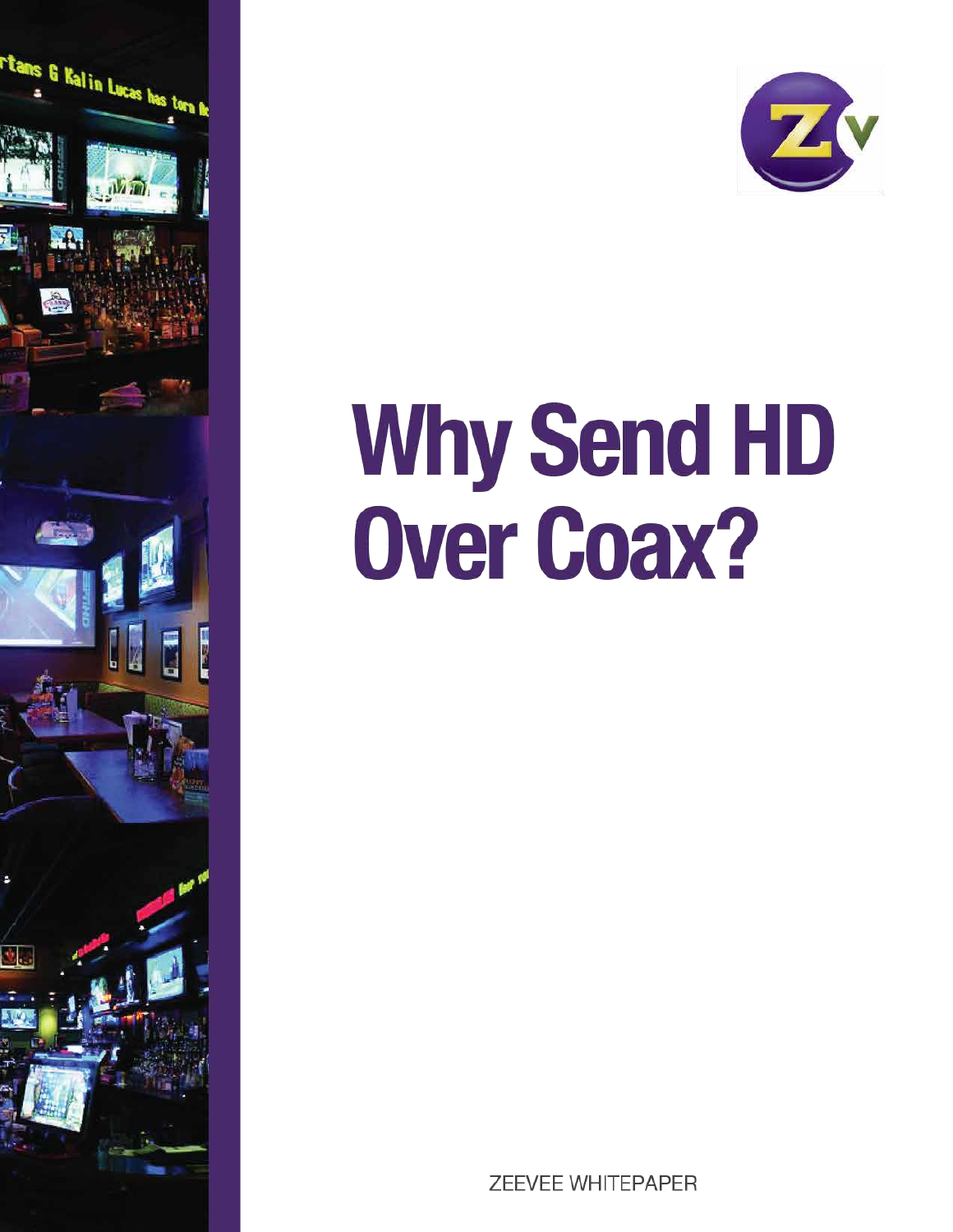

## Why Send HD Over Coax?

#### HD Video Distribution Is In Demand

Prices for HDTVs are plummeting, while HD sources are multiplying. To keep up with technology, most businesses are upgrading to HD; in fact, many franchisees for restaurants and bars are required by corporate brand standards to upgrade to HD. If they don't, their businesses risk being marginalized as outdated or lacking innovation, and customers will head down the block for dinner or drinks instead. What's more, the explosive growth of digital signage has driven demand for HD video distribution systems. Bars and restaurants are all looking for efficient ways to upgrade to HD, making HD video distribution a rapid growth opportunity for integrators.

#### Existing Solutions

Existing HD video distribution solutions are often labor intensive, requiring new cabling to each display. To share an HD source with 3 HDTVs in remote locations, you might pull new component cables to each HDTV, or CAT5 cabling (with baluns to provide the appropriate connection at each end), or perhaps HDMI cabling. Each represents substantial installation effort, and the expense of a hub of some sort.

#### A New (Old) Way

In contrast, distributing HD over coaxial cabling often allows the use of existing cabling, substantially reducing labor. This is accomplished using RF modulation of the source a technique that's been around for some time, but has now made the leap to HD.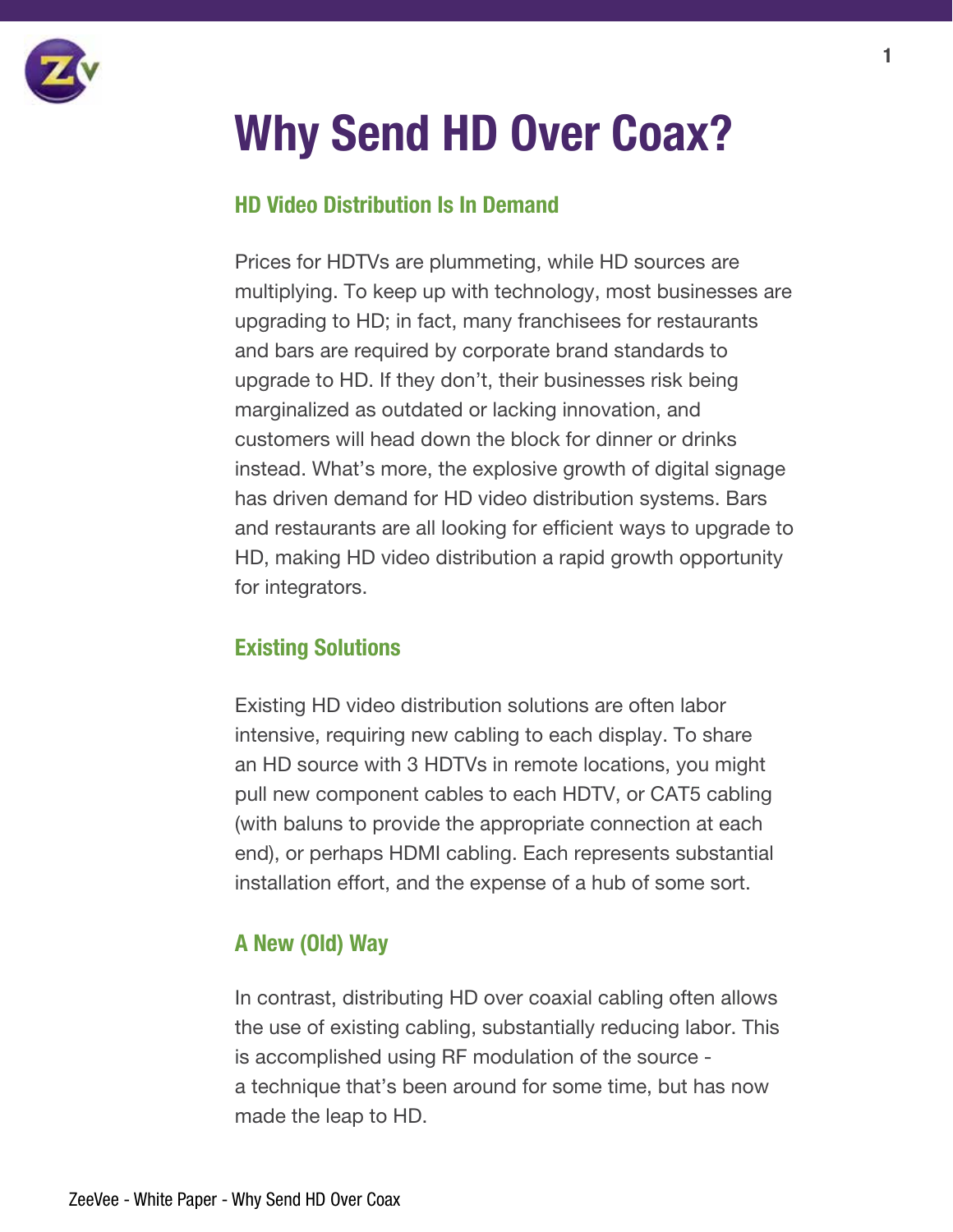

### HD Encoder/ RF Modulator

#### RF Modulator Basics

An RF modulator turns an AV source into a TV channel, which is then broadcast over coaxial cabling within a building. At the TV, tuning in that channel displays the source connected to the modulator. All that's required is an "empty" or unused channel that the modulator can "take over" for broadcasting its source.



Standard definition (analog) RF modulators are common, and fairly simple; they turn the input source into an NTSC (analog) TV channel. Many restaurants and bars today are using analog modulators to provide television programming to their TVs by connecting cable or satellite boxes to modulators, which then push the cable programming out to all the TVs.

The problem with analog modulators is their relatively poor picture and sound quality. Converting an HD source to an analog channel and then displaying it on an HDTV delivers disappointing results.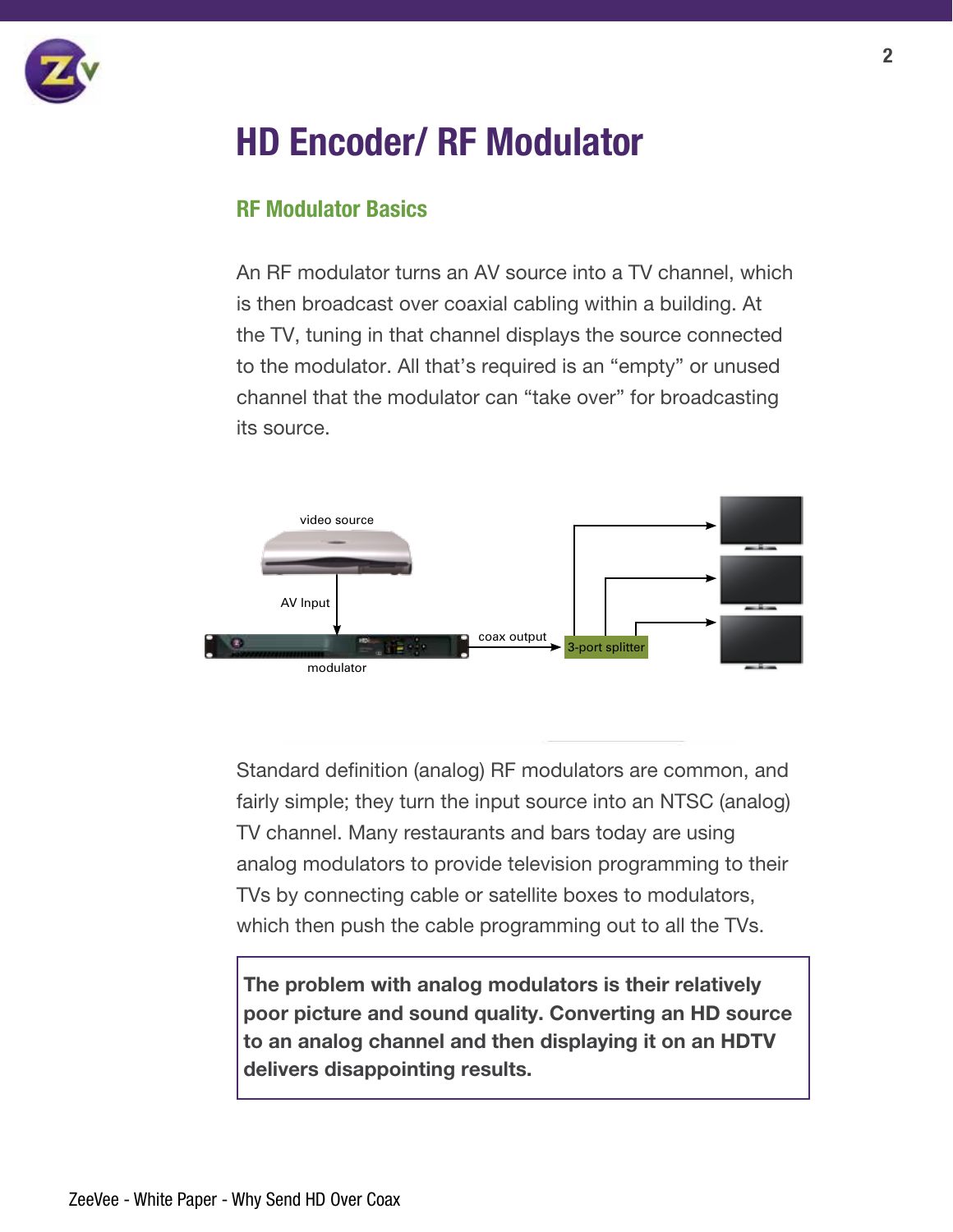

HD modulators, which convert AV sources into HDTV channels, are more complex. When they receive an HD analog input, they must first encode the video as an MPEG2 stream (the DTV video format standard) and convert the audio to the DTV audio standard. Because the HD source contains many times more data than older SD sources, this real time conversion requires serious processing power.

Finally, the encoded stream is modulated onto an RF channel for broadcast. The modulator may create an ATSC channel, which is the standard for over the air broadcasts, or it may create a QAM channel, the standard for digital cable broadcast - in any case the new channel can share coaxial cabling with other existing ATSC or QAM channels. Finally, the channel is tuned in at the HDTV in true HD, so picture and sound quality are far superior to older, SD modulation techniques.

| <b>Channel</b><br><b>Format</b> | <b>Used for</b>        | <b>Notes</b>              |
|---------------------------------|------------------------|---------------------------|
| <b>NTSC</b>                     | SD analog              | NTSC modulators not       |
|                                 | over-the-air and cable | known for top picture     |
|                                 | broadcasts             | quality                   |
| <b>ATSC</b>                     | SD and HD              | <b>HDTV requires ATSC</b> |
|                                 | digital over-the-air   | tuner to receive these    |
|                                 | broadcasts             | channels                  |
| QAM                             | SD and HD              | <b>HDTV requires ATSC</b> |
|                                 | digital cable          | tuner to receive these    |
|                                 | broadcasts             | channels                  |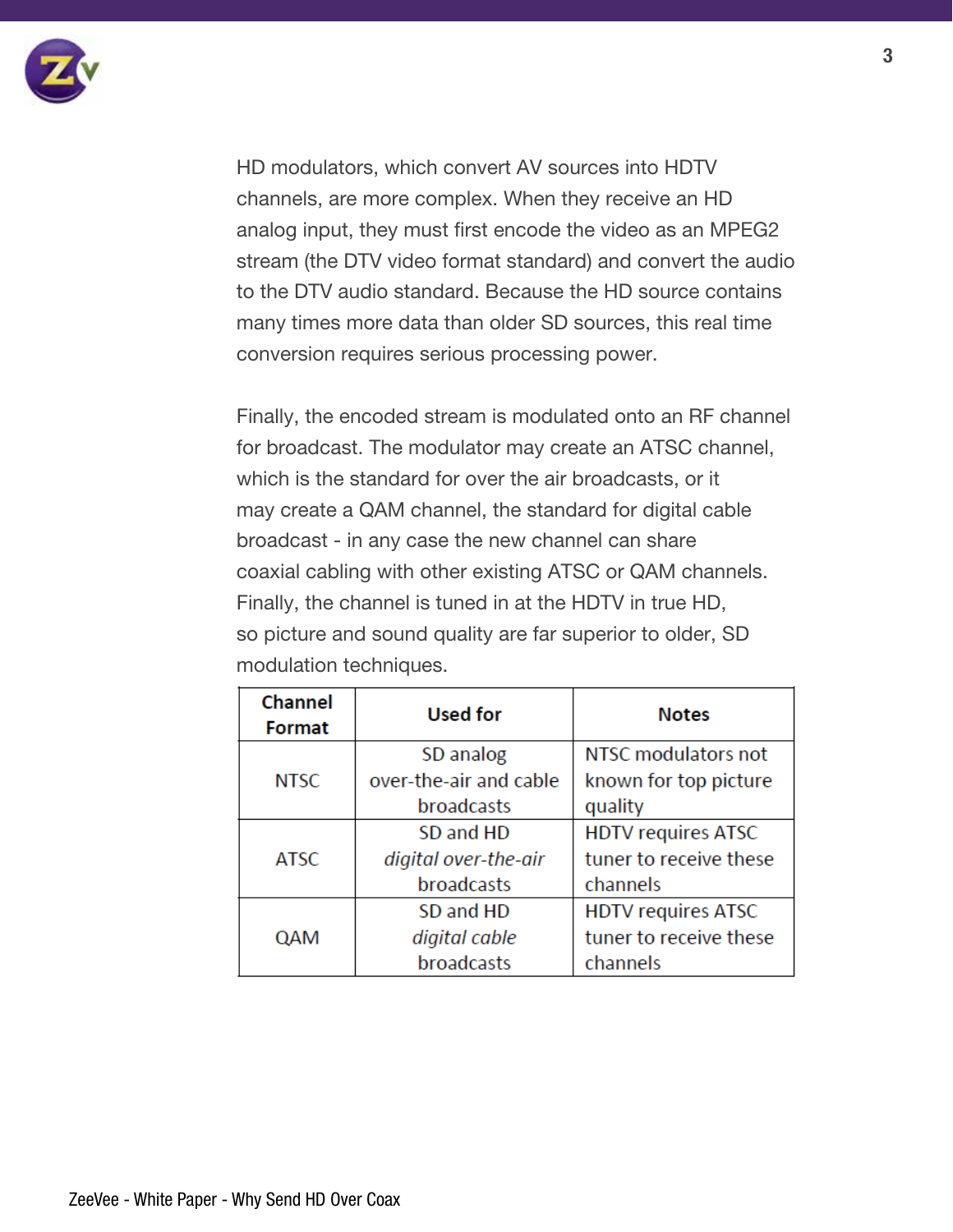

#### Killer Apps

With an HD RF modulator, you can share an HD DVR, cable/ satellite box, media server, or Blu Ray player with all the HDTVs in a bar or restaurant using existing coaxial cabling. Or connect the Zone 2 output of an AV receiver to the modulator, and all sources connected to the AV receiver will be available on all of the HDTVs via coax. Or connect the VGA output of a computer to a modulator, and distribute digital signage to all connected HDTVs using simple to deploy coax cabling. You can even create private cable networks, using multiple modulators to create a custom channel lineup, as shown, which is perfect for sports bars and restaurants that want to display specific programming from specific channels.



System expansion is also greatly simplified: when new HDTVs are added to a system, they can access the system's HD source(s) simply by tuning in the RF modulator's special HDTV channel. In most other systems, adding a display requires pulling new cables to that display.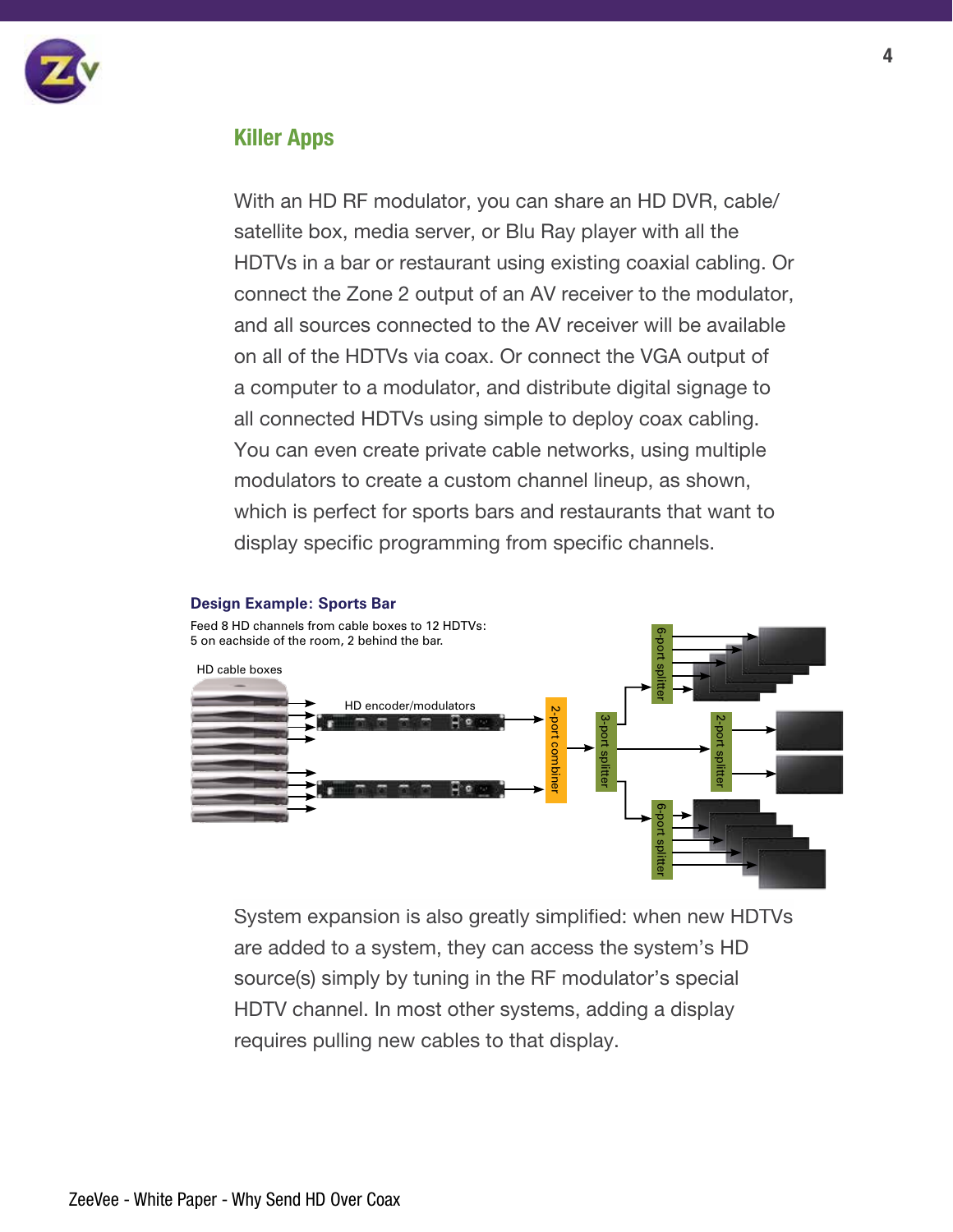

#### A typical RF modulation installation

1.) The first step in installing an RF modulator is to connect it to the coaxial cabling in the building. The most desirable connection point is at the "root" of the cabling system, upstream of the main splitter (and/or RF amplifier) that feeds the TVs, but downstream of the splitter that feeds the cable modem (if there is one). A combiner enables the connection, as shown.



2.) Next, an empty channel is secured which can be used for broadcast. If there are already existing channels on the coax cable, there are two ways to secure an empty channel:

a. Install a channel filter on the incoming coax line. The channel filter is a notch filter that creates a band of empty channels - look for one that blocks a narrow band of channels to minimize disruption of the existing channel lineup.



HDTVs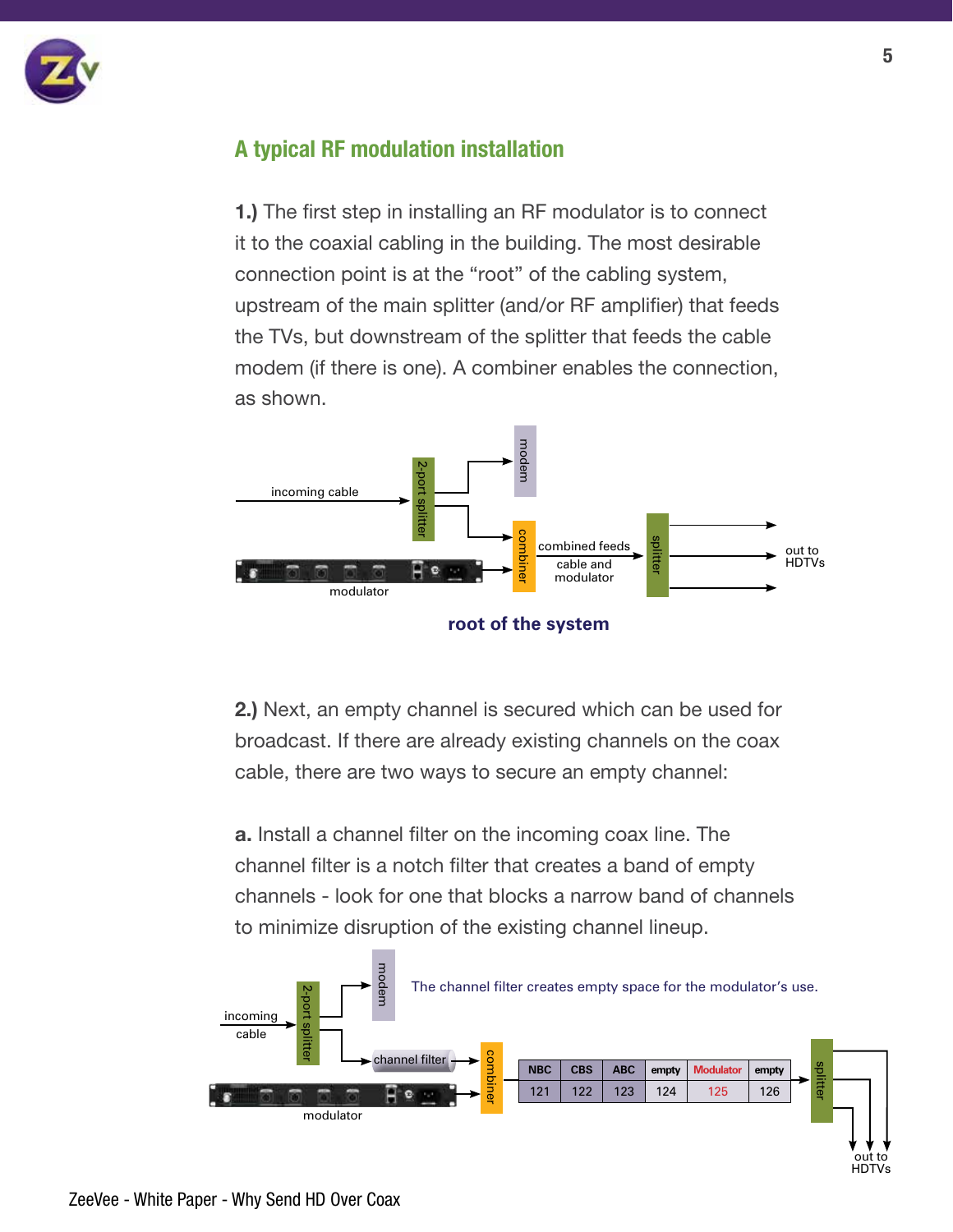

b. Use a spectrum analyzer to scan the cabling, and identify existing "empty" RF channels. This method requires that the modulator is "frequency agile," meaning its output channel can be changed as needed to fill an empty channel.



Spectrum analyzer identifies empty channels

3.) Connect the HDTVs to the coax, as the HDTV's tuner must receive the modulator's channel directly. For HDTVs connected to set top boxes, the coax feeding the box is split; one length of coax runs to the box, and the other to the HDTV's RF input, as shown.

#### HDTV connected to coax and set-top box



4.) Calculate signal losses for the coax distribution system.

a. Most HDTVs work well with input signal strengths of between 20 and +10dBmV, so the modulator's signal should be in that range when it reaches the TVs.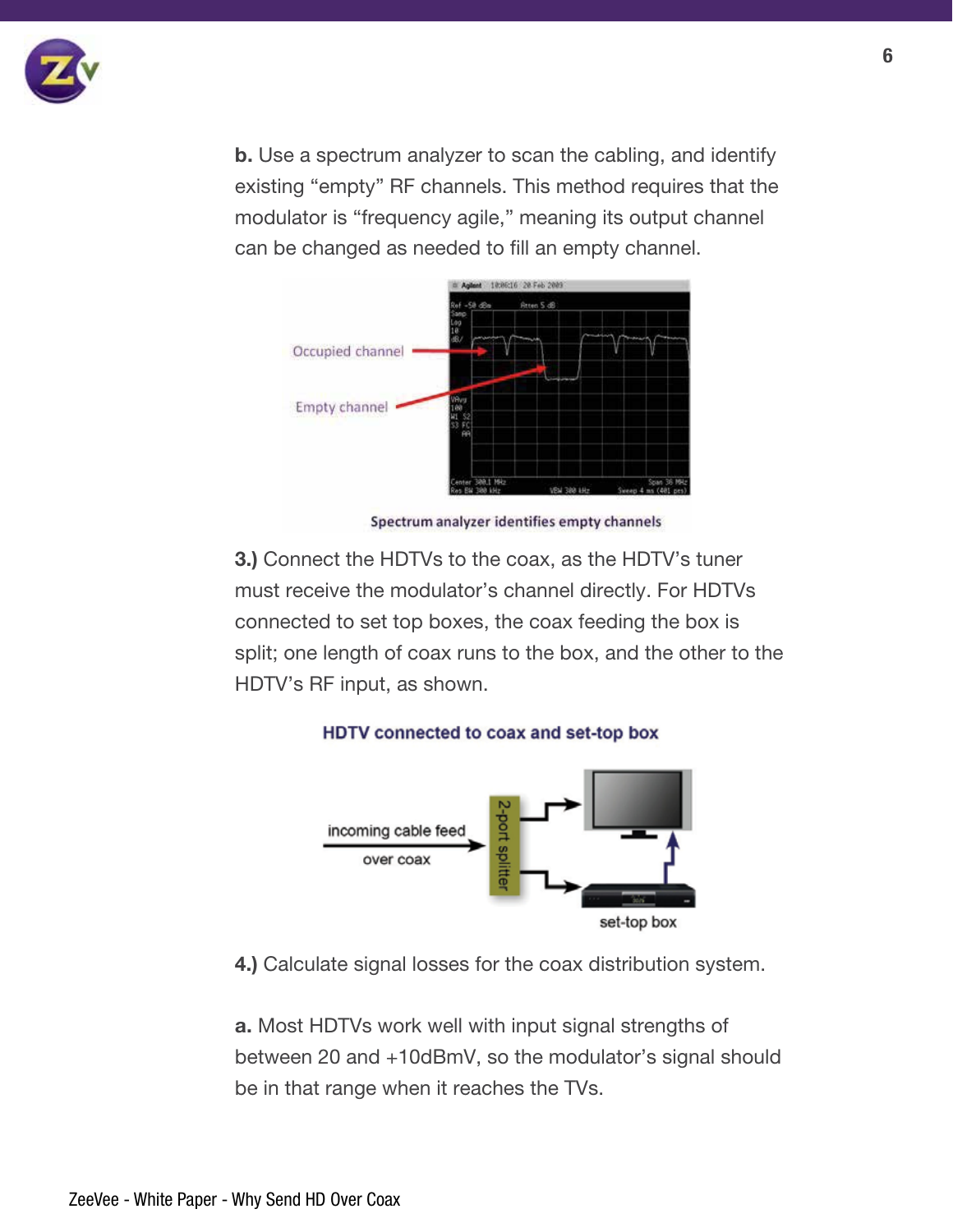

b. Each splitter or combiner contributes to signal loss; the losses are often marked in dB on the outputs of the devices. Each 100' run of coax also contributes about 3dB of loss.

c. Add up the dB losses in the modulator's path to the HDTVs, subtract that number from the dB output of the modulator, and you'll have a good approximation of signal strength at the HDTV.

i. For example, 18dB of losses subtracted from 20dB of modulator output leaves +2dB of signal strength at the HDTV.

d. If signal strength at the HDTV is too low (< 20dB), the modulator may have a gain adjustment that can compensate. If not, an RF amplifier may be added downstream of the modulator to boost signal strength.





5.) Finally, tune in the modulator's channel at the HDTV. With some HDTVs it may be possible to tune in the new channel simply by entering its number on the TV's remote. Other HDTVs require that new channels be "memorized" before they can be tuned in; this is accomplished by running a "channel scan" at the HDTV, a function easily found in the "Set Up" or "Installation" menu of the set.